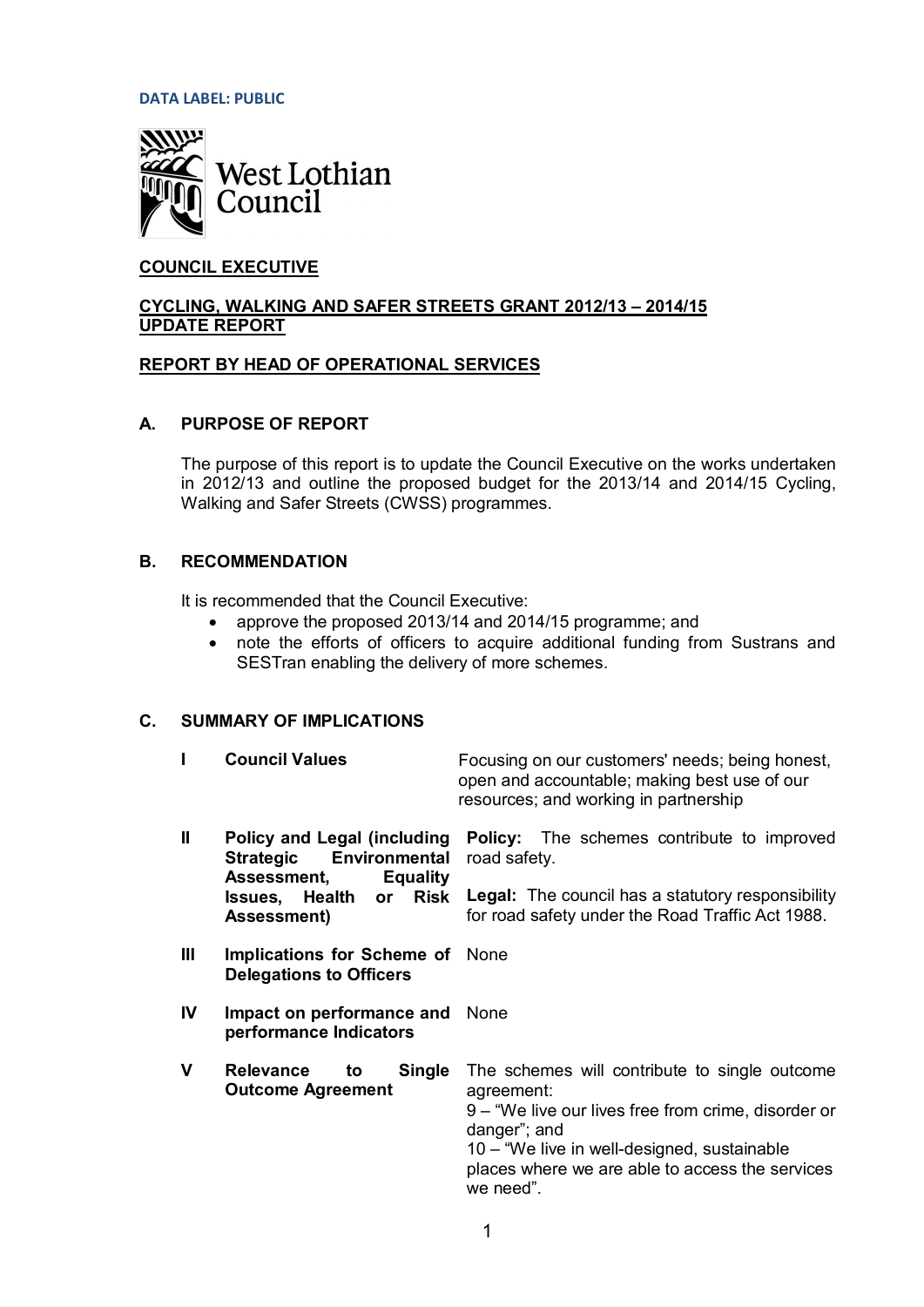| VI   | Resources - (Financial,<br><b>Staffing and Property)</b> | The programme of schemes will be funded from<br>Cycling, Walking and Safer Streets, Sustrans<br>and SESTran capital grants.                   |
|------|----------------------------------------------------------|-----------------------------------------------------------------------------------------------------------------------------------------------|
| VII  | <b>Consideration at PDSP</b>                             | At its meeting on 16 May 2013 the Environment<br>PDSP noted the terms of the report and referred<br>it to the Council Executive for approval. |
| VIII | <b>Other consultations</b>                               | Consultation with ward members and members<br>of the public will be carried out during the design<br>stage of individual schemes.             |

## **D. TERMS OF REPORT**

#### **Background**

The three year programme for CWSS was identified in the Council Executive report of 3 April 2012. This was based on the anticipated grant funding to be received from the Scottish Government over the three year period.

| <b>Scheme/Block</b>          | 2012/13<br>£'000 | 2013/14<br>£'000 | 2014/15<br>£'000 | Total £'000 |
|------------------------------|------------------|------------------|------------------|-------------|
| <b>Cycling Schemes</b>       | 80               | 74               | 108              | 262         |
| <b>Footpath Schemes</b>      | 65               |                  | 70               | 135         |
| <b>Pedestrian Crossings</b>  | 35               | 90               | 72               | 197         |
| <b>School Travel Schemes</b> | 20               | 20               | 20               | 60          |
| <b>Total</b>                 | 200              | 184              | 270              | 654         |

#### **2012/13 Programme**

In addition to the CWSS grant allocated from the Scottish Government, officers were able to secure additional partnership funding from Sustrans and SESTran. The successful acquisition of additional grant funding has meant that more works could be progressed than was originally planned in April 2012.

Both phases of the cyclepath along the A89 between Bangour Village Hospital and Deans Roundabout have been completed. The provision of footways at Robertson Way, Livingston and Mill Road, Armadale are also complete.

Pedestrian/traffic surveys have been carried out at the twelve sites identified for further investigation for the requirement for pedestrian crossings. This includes the three sites identified as reserve schemes. A separate report will be presented to the Council Executive detailing the assessment and officer's recommendation.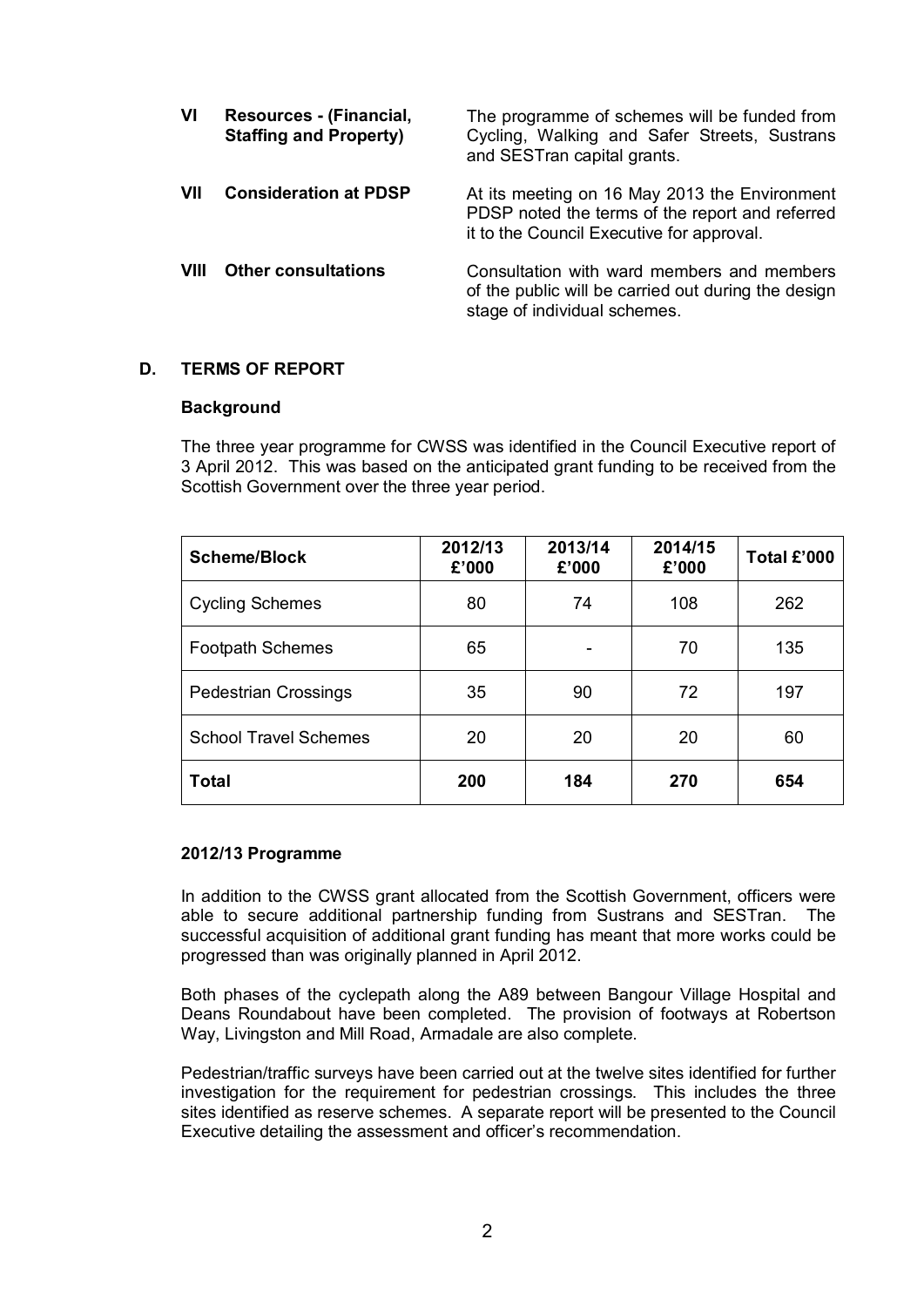The on going initiatives, such as ParkSmart, Walk to School Weeks and support for working buses is being continued with the assistance of the budget allocated to School Travel Schemes. This has also allowed surveys of existing advisory school keep clear zig-zag road markings to be progressed to enable these markings to be made legally enforceable. All of which is contributing to the safety of children going to and from schools.

The progress of schemes in 2012/13 is detailed in Appendix 1.

# **2013/14 and 2014/15 Proposed Budget**

The continual provision of funding for the CWSS budget has allowed officers to negotiate additional funding provision in partnership with Sustrans. The outcome of these negotiations is that match funding has been secured to the value of £160,000 for cycling schemes to:

- deliver the provision of a cyclepath between Boghall Roundabout and Wester Inch; and
- progress the design of key links to the canal towpath from Linlithgow Academy and Linlithgow Sports Centre.

In addition, funding to the value of £250,000 is being made available through Sustrans to provide additional links to stations along the Airdrie to Bathgate railway line:

- deliver an upgraded cyclepath on the NCR75 between Bathville and Armadale station;
- progress the design of an upgraded cyclepath along the NCR75 at Blackridge; and
- x progress the feasibility design of key links to Armadale station along the B8084 from Whitburn.

The following table shows the anticipated spend for 2013/14 and 2014/15 in the areas identified in the CWSS programme. It includes additional funding secured to help deliver the programme and is draft for 2014/15 as a report will be presented on the 2014/15 budget to the PDSP and Council Executive in Spring 2014 for consideration and approval. Slippage from the 2012/13 capital programme is not included in the budget figures, as this will be managed during the budget roll forward process that will be reported to the Council Executive for approval in June 2013.

| Scheme/Block                 | 2013/14<br>£'000 | 2014/15<br>£'000 |
|------------------------------|------------------|------------------|
| <b>Cycling Schemes</b>       | 404              | 44               |
| <b>Footpath Schemes</b>      |                  | 110              |
| <b>Pedestrian Crossings</b>  | 170              | 96               |
| <b>School Travel Schemes</b> | 20               | 20               |
| <b>Total</b>                 | 594              | 270              |

\* Funded £184,000 Scottish Government CWSS grant and £410,000 Sustrans grant.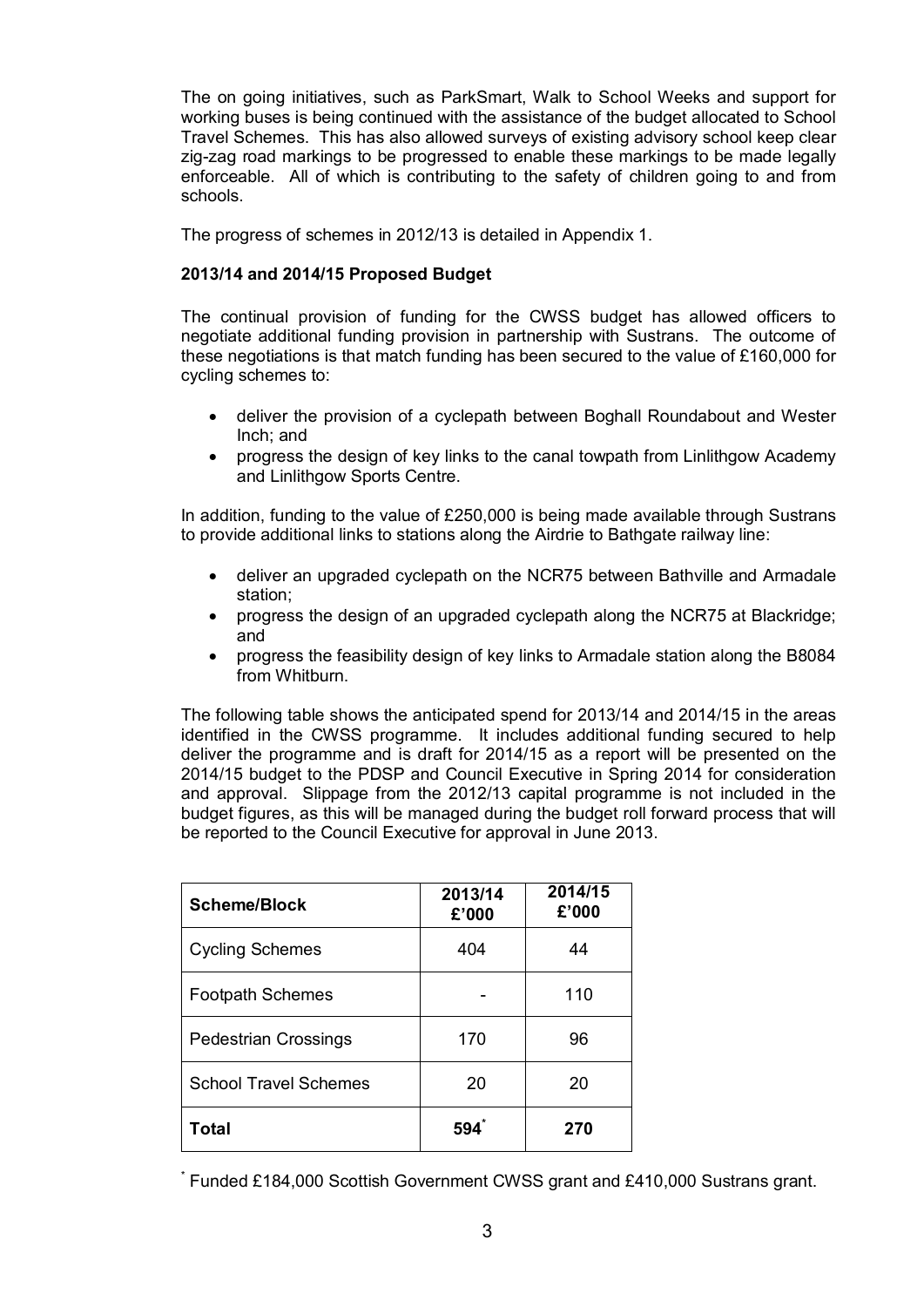# **E. CONCLUSION**

The approval of this report will allow the progress of the CWSS programme and the delivery of safer environment for pedestrian and cyclists and provide key links between communities, public transport and local community facilities.

The key schemes to be undertaken during 2013/14 are:

## Cycling Schemes

- Upgrade path to cyclepath between Lower Bathville, Armadale and NCR75 (including the pedestrian/cycle ramp).
- Provision of cyclepath from A7066 Boghall to Wester Inch.
- Design of NCR75 at Blackridge to provide a link to the new station.
- Design of key links to the canal towpath from Linlithgow Academy and Linlithgow Sports Centre.
- Feasibility design of key links to Armadale station along the B8084 from Whitburn.

### Pedestrian crossings Schemes

- Kirkgate at its junction with Main Street, West Calder
- A899 West Main Street, Broxburn
- Glasgow Road, Bathgate
- Howden South Road, Livingston
- A71 Near West Calder High School
- Whitburn Road, Bathgate
- A706 Mains Road, Linlithgow
- Simpson Parkway, Linlithgow (2014/15)
- Carmondean Centre Road, Livingston (2014/15)
- Blyth Road, Broxburn (2014/15)

The report notes the welcomed partnership contributions towards schemes from both Sustrans and SESTran.

## **F. BACKGROUND REFERENCES**

Council Executive Committee on 3 April 2012 – Cycling, Walking Safer Streets Grant Proposed Programme 2012/13 – 2014/15

Appendices/Attachments: Appendix 1 – CWSS Programme Update

Contact Person: Ronald Fisher, Projects Manager, Project Design and Implementation, Operational Services, Whitehill House, Bathgate. Tel: 01506 776782, email: [ronnie.fisher@westlothian.gov.uk](mailto:ronnie.fisher@westlothian.gov.uk) Jim Jack, Head of Operational Services

Date of meeting: 4 June 2013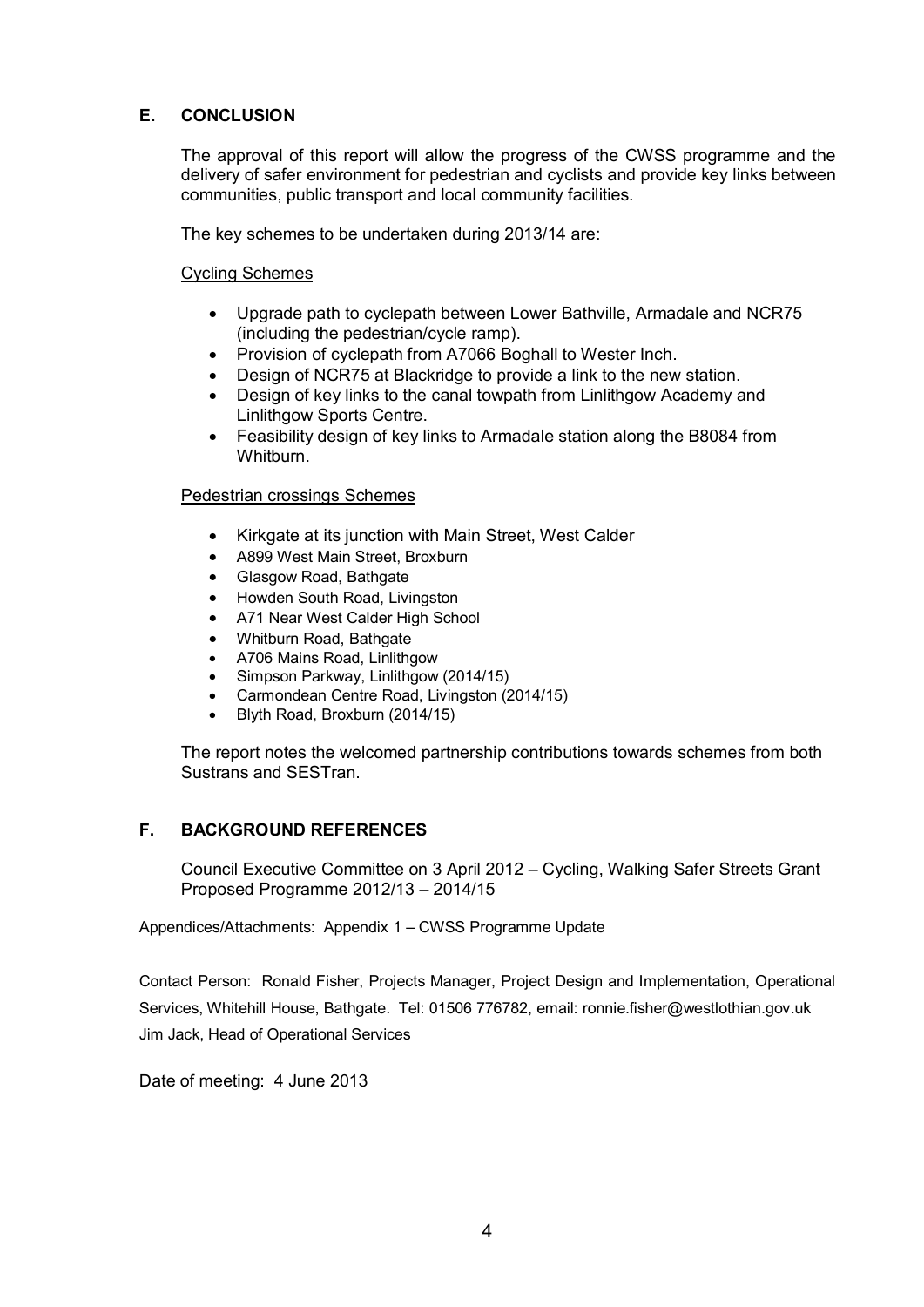# **CWSS PROGRAMME UPDATE APPENDIX 1**

| <b>Schemes</b>                                                                              | <b>Ward</b> | <b>Officer Recommendation</b><br>(CE report 3 April 2012)                                | <b>Progress</b>                                                                             | <b>Outcome met</b>                                                                                                                                             |
|---------------------------------------------------------------------------------------------|-------------|------------------------------------------------------------------------------------------|---------------------------------------------------------------------------------------------|----------------------------------------------------------------------------------------------------------------------------------------------------------------|
| <b>Cycle Schemes</b>                                                                        |             |                                                                                          |                                                                                             |                                                                                                                                                                |
| A89 Phase 1 - Cyclepath from Bangour Village<br>Hospital to Nellburn Path                   | 2, 3, 8     | Implementation dependant<br>on securing partnership<br>funding.                          | Works complete                                                                              | Delivered through partnership<br>funding from Sustrans and<br>SESTran. Total additional<br>funding secured.                                                    |
| A89 Phase 2 - Cyclepath from Nellburn Path to<br>Deans Roundabout                           | 2, 3, 8     | Implementation dependant<br>on securing partnership<br>funding.                          | Works complete                                                                              | Delivered through partnership<br>funding from Sustrans and<br>SESTran. Total additional<br>funding secured.                                                    |
| Contribution to the extension of hard surfacing of<br>the Union Canal towpath in Linlithgow | $\mathbf 1$ | Implement year 1 or 2<br>(subject to partners delivery<br>programme).                    | Scottish Canals have secured<br>partnership funding from Sustrans to<br>deliver scheme.     | Will be delivered in 2013/14.                                                                                                                                  |
| Upgrade of the pedestrian/cycle ramp south of<br>Armadale                                   | 9           | Implement year 1.                                                                        | Officers have secured partnership<br>funding from Sustrans to deliver<br>scheme.            | Will be delivered in 2013/14 and<br>will include the upgrade of the<br>path to between Lower Bathville,<br>Armadale and NCR75.                                 |
| Realignment of NCR75 at Blackridge to provide<br>a link to the new station                  | 9           | Enter discussions with<br>Sustrans to see if project<br>can be part of its<br>programme. | Officers have secured partnership<br>funding from Sustrans to progress<br>design of scheme. | Funding secured will allow design<br>to progress, including submission<br>of a planning application, and<br>allow negotiations with land<br>owner to commence. |
| Upgrade path to cyclepath between Lower<br>Bathville, Armadale and NCR75                    | 9           | Enter discussions with<br>Sustrans to see if project<br>can be part of its<br>programme. | Officers have secured partnership<br>funding from Sustrans to deliver<br>scheme.            | Will be delivered in 2013/14 and<br>will include the upgrade<br>pedestrian cycle ramp south of<br>Armadale.                                                    |